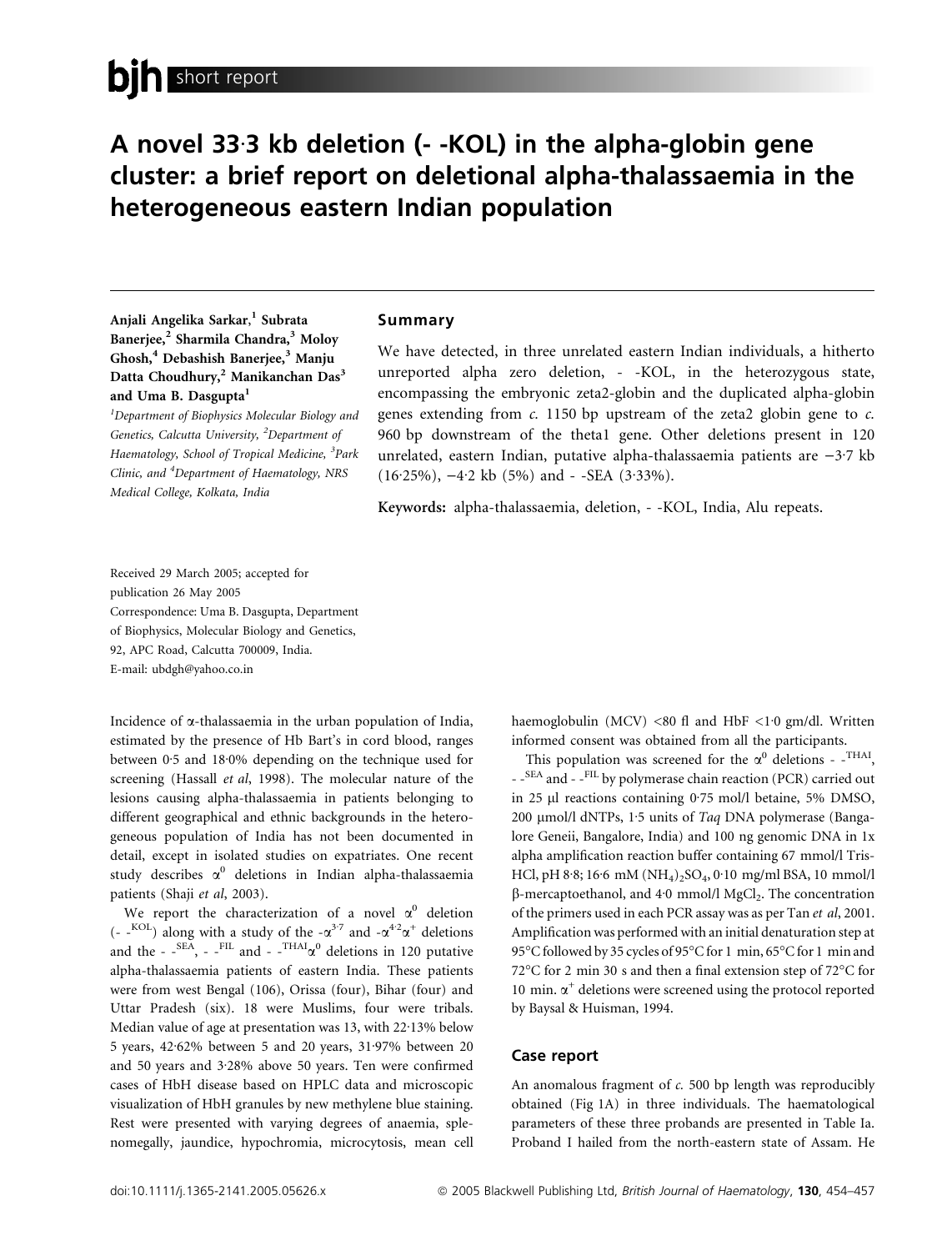

Fig 1. (A) Ethidium bromide stained gel showing representative results from the multiplex PCR assay for the detection of  $\alpha^0$  deletions, SEA, FIL, THAI. Sizes of the PCR fragments are given in base pairs (bp). Lane2: proband carrying the - -KOL deletion (heterozygous). Lanes 4, 8, 10, 11, 12: - - SEA carriers. Lanes 1, 3, 6, 9: normals. Lane M: 50 bp ladder (Fetmentas). (B) Probands with the 501 bp amplicon containing the breakpoint of the deletion selectively amplified using the primers FilF/SEAR (lanes 2, 3, 4, 5), lane 6 contains a normal sample showing no amplification, lane 1 shows 50 bp ladder (Fermentas). (C) Sequence of the - -KOL deletion breakpoint and comparison with the wildtype 5' and 3' regions flanking the deletion breakpoint. An obvious homology is observed (highlighted), suggesting that the deletion is the consequence of a homologous recombination event. The 5' and the 3' wildtype sequence is from the GenBank accession no.  $|AE006462.1|$ .

harboured a  $3.7$  kb deletion in the other chromosome. He was referred as a putative alpha-thalassaemia patient with chronic fatigue and anaemia. There were bouts of recurrent jaundice in the past. He was on daily oral iron supplement for at least 18– 20 years. On examination, it was found that he had anaemia, mild icterus, a palpable and enlarged liver and spleen, both of which measured 3 cm below the costal arch. He had an unusually high MCV value, which was caused by concomitant megaloblastic anaemia, probably because of folate deficiency. Proband II was referred for fetal loss in the third trimester and mild anaemia, and proband III for unexplained anaemia. Both probands II and III were from the coastal district of Midnapore. The possible existence of non-deletion mutation in their remaining alpha-globin genes has not been investigated.

Analysis of the sequence (Fig 1C) of the c. 500 bp PCR product revealed that the deletion generating this anomalous fragment is hitherto unreported. We christen it - -<sup>KOL</sup> in the name of the city, Kolkata, where the first case is detected. The 5' breakpoint of the -  $KOL_{\alpha^{\circ}}$ -deletion lies within the Alu family repeat at nucleotides 141718–141745 (Reference sequence: gb|AE006462.1|: 141456–141751, AluY, RepeatMasker predicted) about 1150 base pairs upstream of the  $\zeta$ 2 globin gene. The 3' breakpoint of the novel deletion lies within the Alu sequence at nucleotides 175066–175092 (reference sequence: gb|AE006462.1|: 174831–175101, AluSg1, Repeat-Masker predicted) that is about 960 base pairs downstream of the  $\theta$ 1 gene. The breakpoints lie in a 26-bp core sequence of the two Alu-repeat families involved and overlap a 16-bp single nucleotide (adenine) repeat. A definitive PCR assay of the - -<sup>KOL</sup> deletion was designed using the primers FILF and SEAR that reproducibly amplified a 501 bp product from the

chromosomes carrying the  $-$ -<sup>KOL</sup> deletion and were used for the characterisations of the breakpoint region of the novel deletion. Twenty picomoles of the two primers and 50 ng of genomic DNA were used in 25 µl reactions conducted with an initial 5 min denaturation at 94  $^{\circ}$ C, followed by 35 cycles of 94 °C denaturation for 45 s, 59 °C annealing for 1 min and 72 °C extension for 45 s. A final 10-min extension at 72 °C completed the reaction.

### Population study

Frequency of other known deletions in the population studied, is provided in Table Ib. Frequency of  $3.7$  kb deletion is higher among the beta-thalassaemia patients than the normals  $(OR = 1.6761)$  (Bland & Altman, 2000) which may reflect a selective pressure favouring mild beta-thalassemia. The ratio of Type I and Type II genotype of  $3.7$  kb deletion in alphathalassaemia patients assayed by their ApaI digestibility (Dode et al, 1992) also differs slightly from that in normals and betathalassaemia patients indicating genetic heterogeneity between the two groups. However, neither of the conclusions is statistically significant (Table Ic and Id). It might be mentioned that some of the probands harboured point mutations of the alpha-globin gene. This data has not been presented here.

## **Discussion**

There is a preponderance of Alu family repeats in the alphaglobin gene cluster and these are frequently involved in the breakpoints of large  $\alpha^{\circ}$  deletions, as is seen here.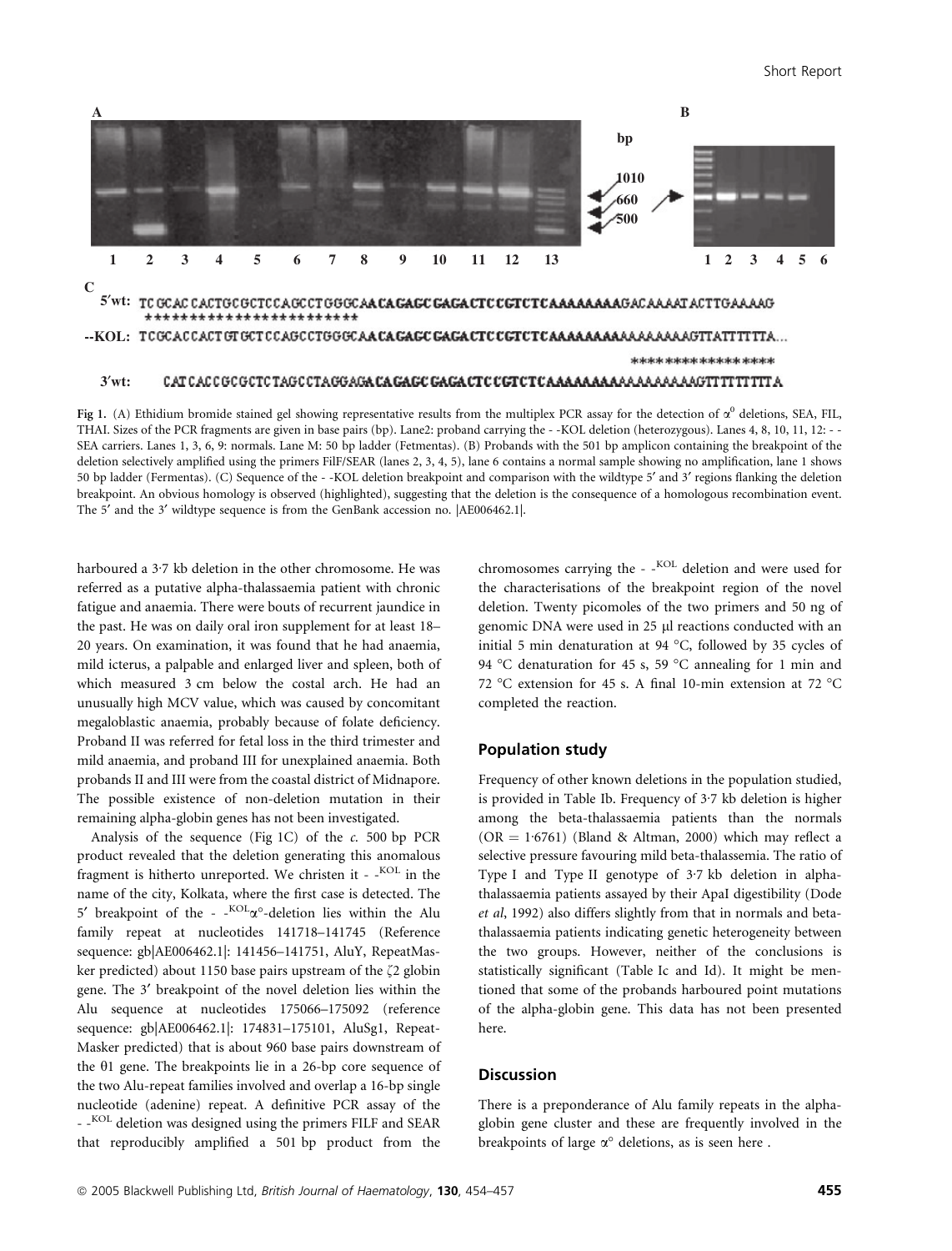Table I. (a) Haematological findings in the probands I, II and III. (b) Table showing percentages of deletional alpha-globin mutations  $(x =$  mutant alleles,  $n =$  number of chromosomes screened). Odd ratio (OR) and confidence interval (CI) calculations to estimate significance of difference of the distribution of (c) alpha-thalassaemia deletions in beta-thalassaemia and normal samples and (d) ApaI site in the  $3.7$  kb mutant alleles in putative alpha- and beta-thalassaemia groups.

|                          | Probands   |                 |                  |  |
|--------------------------|------------|-----------------|------------------|--|
|                          | Ī          | H               | Ш                |  |
| $(a)^*$                  |            |                 |                  |  |
| Sex                      | M          | F               | М                |  |
| Age (years)              | 64         | 26              | 11               |  |
| Hb (gm/dl)               | 9          | 8.2             | 7                |  |
| RBC $(10^{12}/I)$        | 3.78       | 3.0             | 3.20             |  |
| PCV (%)                  | 35.5       | 23.1            | $29 - 1$         |  |
| MCV(f)                   | 93.9       | 72.1            | 69.8             |  |
| $MCH$ (pg)               | 23.8       | $24 - 1$        | 23.4             |  |
| $MCHC$ ( $g/dl$ )        | 25.3       | ND              | ND               |  |
| $HbA_2$ $(\% )$          | 2.6        | 2,7             | 2.5              |  |
| HbF(%)                   | $1-0$      | <1.0            | <1.0             |  |
| HbH inclusion bodies     | 7.8        | ND.             | ND.              |  |
| Hb electrophoresis       | $A + A_2$  | $A + A_2$       | $A + A_2$        |  |
| Osmotic fragility        | Dec        | Dec             | Dec              |  |
| Serum ferritin (ng/ml)   | 3844       | 135             | 65               |  |
| ESR (mm in first hour)   | 02         | ND              | ND               |  |
| Hypochromia              | $^{+}$     | $^{+}$          | $^{+}$           |  |
| Anisopoikilocytosis      | $^{+}$     | $^{+}$          | $^{+}$           |  |
| Target cells             | $^{+}$     | $^{+}$          | $^{+}$           |  |
| Leptocytes               | $^{+}$     | $^{+}$          | $^{+}$           |  |
| Transfusion              | nt         | nt              | nt               |  |
| Deletions                | Subjects   | Freq. $x/n$ (%) |                  |  |
| (b)                      |            |                 |                  |  |
| $\alpha^+$ deletions     |            |                 |                  |  |
| 1. $-\alpha^{3.7}$       | Alpha-thal | 39/240 (16.25)  |                  |  |
|                          | Beta-thal  |                 | 30/602 (4.98)    |  |
|                          | Normal     | 9/290(3.10)     |                  |  |
| 2. $-\alpha^{4 \cdot 2}$ | Alpha-thal |                 | 12/240(5.00)     |  |
|                          | Beta-thal  |                 | $4/468$ $(0.85)$ |  |
|                          | Normal     | 1/290(0.34)     |                  |  |
| $\alpha^0$ deletions     |            |                 |                  |  |
| $1.$ $-$ SEA             | Alpha-thal |                 | 8/240(3.33)      |  |
| 4. - -KOL                | Alpha-thal |                 | $3/240$ $(1.25)$ |  |

| OR and CI of alpha-<br>thal in beta and nor | Alpha-Thal |     |       |
|---------------------------------------------|------------|-----|-------|
|                                             | Yes        | No  | Total |
| $(c)$ †                                     |            |     |       |
| Beta-thal                                   | 34         | 568 | 602   |
| Normal                                      | 10         | 280 | 290   |
| Total                                       | 44         | 848 | 892   |

|  | Table I. (Continued) |
|--|----------------------|
|--|----------------------|

| OR and CI of<br>ApaI site in<br>alpha- and beta-thal | Apa I digestible 3.7 kb Genotype I |    |       |
|------------------------------------------------------|------------------------------------|----|-------|
|                                                      | Yes                                | No | Total |
| (d)                                                  |                                    |    |       |
| Alpha-thal                                           | 33                                 | 6  | 39    |
| Beta-thal                                            | 23                                 | 7  | 30    |
| Total                                                | 56                                 | 13 | 69    |

\*RBC, red blood cells; +present; ND, not done; PCV, packed cell volume; MCV, mean cell volume; MCH, mean cell haemoglobin; MCHC, mean cell haemoglobin concentration; nt, not transfused; dec, decreased; Alpha-thal, alpha-thalassaemia; Beta-thal, beta-thalassaemia.  $\text{tOR} = 1.6761$ ; CI = 0.8163-3.4416.

 $$OR = 1.6739; CI = from 0.4974 to 5.6329.$ 

Geographically, the  $\alpha^{\circ}$ -thalassaemia deletions have a much limited distribution compared with the  $\alpha^+$ -thalassaemia deletions and analysis of polymorphic markers upstream of the - -<sup>SEA</sup> and - -<sup>MED</sup> breakpoints suggests that each mutant has arisen only once during evolution (Winichagoon et al, 1984). Private deletions, restricted to isolated communities are also known (Higgs et al, 1989). The - - KOL deletion reported here is found in three persons belonging to three different endogamous groups, indicating its wide presence over the eastern region of India. It remains to be seen whether the - -KOL deletion is present in other parts of India.

#### Acknowledgements

Financial assistance from CSIR, no. 37(0984)/98 EMRII is acknowledged. AAS is a UGC NET fellow.

#### References

- Baysal, E. & Huisman, T.H.J. (1994) Detection of common a-thalassemia-2 determinants by PCR. American Journal of Haematology, 46, 206–213.
- Bland, J.M. & Altman, D.G. (2000) Statistics notes: the odds ratio. British Medical Journal, 320, 1468.
- Dode, C., Krishnamoorthy, R., Lamb, J. & Rochette, J. (1992) Rapid analysis of -03.7 thalassaemia and 000 anti 3.7 triplication by enzymatic amplification analysis. British Journal of Haematology, 82, 105–111.
- Hassall, O.W., Tillyer, M.L. & Old, J.M. (1998) Prevalence and molecular basis of alpha-thalassaemia in British South East Asian. Journal of Medical Screening, 5, 31–33.
- Higgs, D.R., Vickers, M.A., Wilkie, A.M., Pretorius, I.M., Jarman, A.P. & Weatherall, D.J. (1989) A review of the molecular genetics of the human  $\alpha$ -globin gene cluster. British Journal of Haematology, 73, 1081–1104.
- Shaji, R.V., Eunice, S.E., Baidya, S., Srivastava, A. & Chandy, M. (2003) Determination of breakpoint and molecular diagnosis of a common a-thalassaemia-1 deletion in the Indian population. British Journal of Haematology, 123, 942–947.